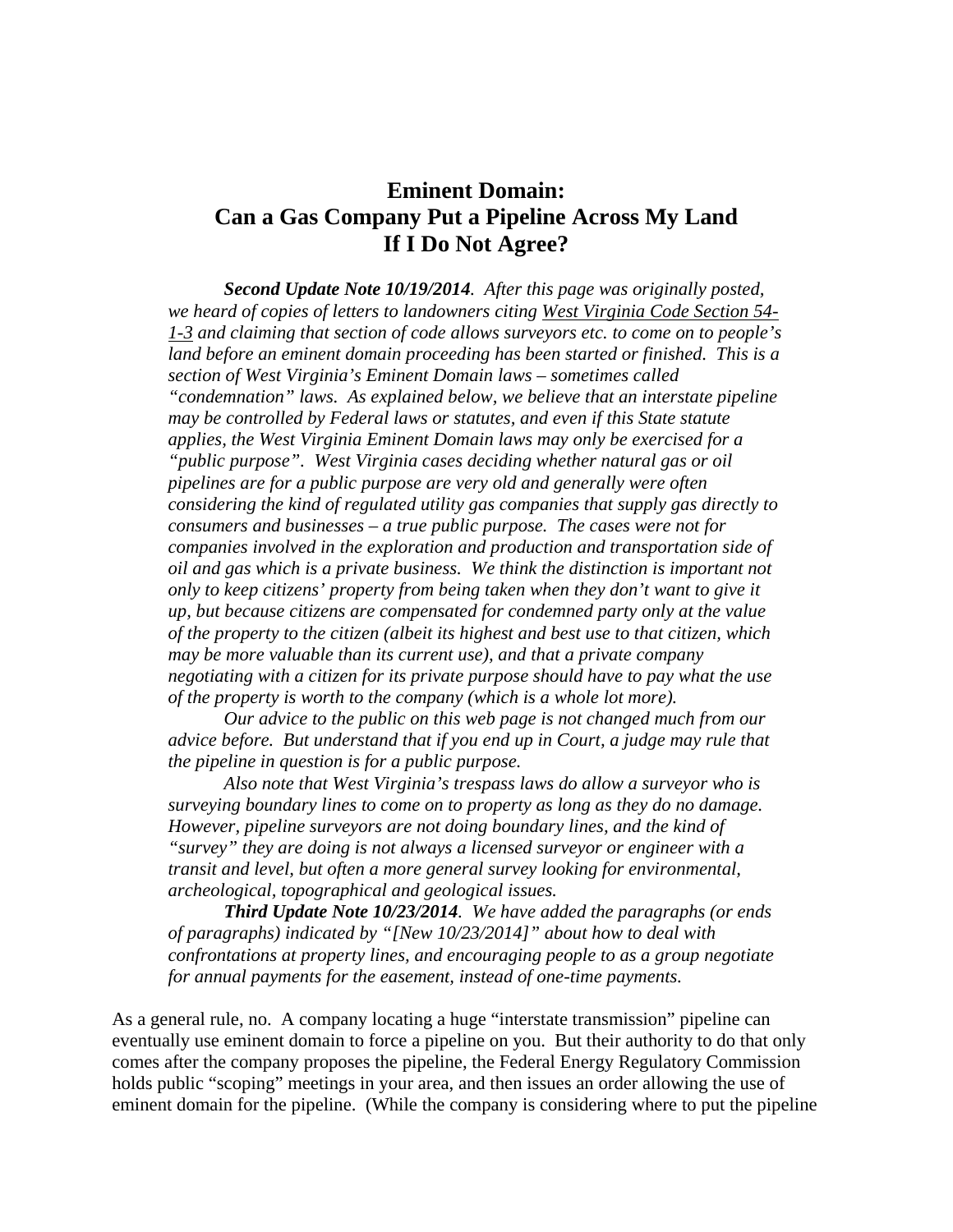and preparing its application to the Federal Energy Regulatory Commission, the company may come to you and ask for permission to come on to your land. They may have eminent domain powers in the future, but *(subject to the Update Note above)* you can refuse them permission to come on to your land until they get an order from the Federal Energy Regulatory Commission ("FERC") *or an order from a judge declaring that the purpose is a "public purpose"*.)

Importantly, a gas driller/producer/operator does NOT have the power of eminent domain to lay its "gathering" lines from its gas wells to compressor stations or market etc., or for its water lines for production etc. *We believe that is clearly a private, not public, purpose.*

A local utility *with rates regulated by the Public Service Commission* placing pipelines to provide natural gas to residences etc. *is exercising a public purpose and will most likely* have the power of eminent domain but it is unusual for that to happen these days. Eminent domain is not generally used *by such an entity to* just to run a line to one house *though that too is possibly legal*.

An INTRAstate pipeline company may argue that it can use West Virginia's general eminent domain statute, but that is also unusual. *We think the most important distinction is whether the rates are regulated and whether the pipeline can be used to move gas that belongs to other companies.*

## **Our Advice:**

If someone comes to you and says they have eminent domain rights for a pipeline across you, and if you do not want a pipeline across you, tell them to come back with the order or other written document that establishes their eminent domain authority. They are very unlikely to return with such a document. If they do, get a copy and show it to a lawyer, or maybe send it to us. *And if they say they have a right to come on to the property as noted in the Update Note above, tell them that they may believe they are doing this for a "public purpose", but they are not a judge or federal agency, and you do not think so. So they need to get a court to say that it is a public purpose and show that to you.* 

*[New 10/23/2014] If they try to come on to your land any way (which would surprise us) after you have told them to leave (or in face of "no trespassing" signs etc.), call the sheriff or State Police. Tell them that you have asked them to leave because they do not have anything in writing from a court that gives them the right to be there, and that it is your position that they have no right to be there. Show them this page if you want. Almost always the law enforcement officer arriving at a scene like this will see his or her job as keeping the peace. The officer will separate the potential combatants (meaning the landman has to leave) and tell them to get lawyers.* 

*[New 10/23/2014] If the landman threatens to call the police on you for blocking his or her entry, offer the landman your cell phone to make the call and proceed as per the advice in the preceding paragraph. Whatever happens, don't you breach the peace or make verbal or physical threats to do so.*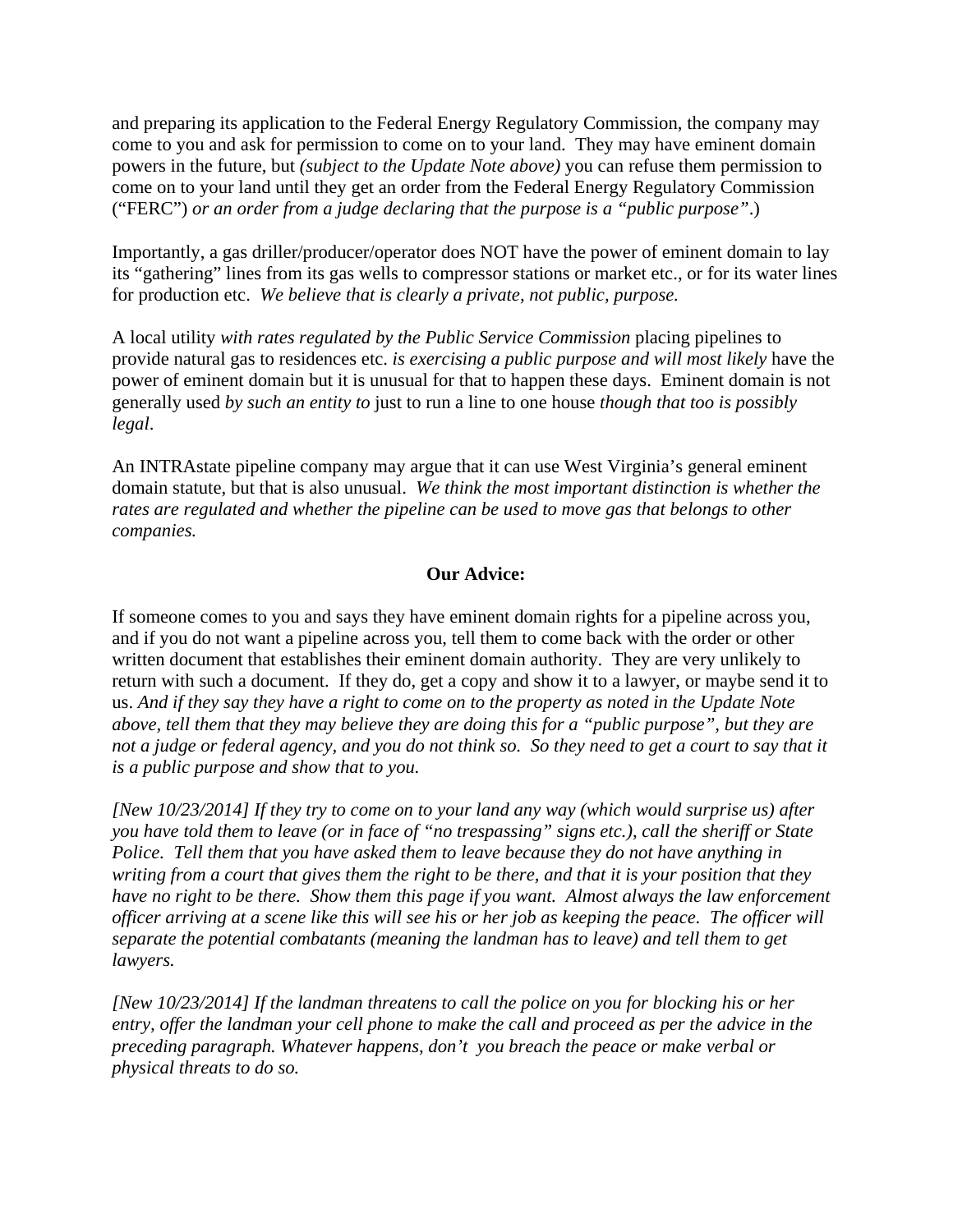*[New 10/23/2014] If you get a letter giving you notice that they are coming on to your land, or asking permission to do so, send them a letter back (return receipt) saying what we say above. You do not think that they have the right to come on to your land. You are giving them a notice not to come on to your land which makes any unauthorized entry after receipt of the letter the crime of trespass. Tell them if they want to come on to your land despite your letter, they should take you to court. (That way if months later they go for a temporary restraining order or preliminary injunction, you or your lawyer can say they were told months ago to take you to court and waited months to do so, so they do not have a right to wait for months and them claim there is irreparable harm necessary for a temporary or preliminary injunction.* 

*This may lead to them to threatening to sue you or actually suing you to get access for the survey (though we would be surprised). But if they do, and if all you do is get served and never respond then all you can do is lose, which would put you in the same position as if you let them on in the first place. However, we recommend that if you are sued, you should get a lawyer if you can. You might first contact us. We might know of a group that is getting legal representation for a group of landowners in your position. If you can't get a lawyer, don't be intimidated. The*  lawyers may try to intimidate you, but the Judge will be fair. File an answer in the law suit and *show up at any hearings -- and just say you do not think they should be able to take your land because it is not a public enough purpose, and they should not be able to just pay you the land's value to you, they should pay you the value of the right of way to the company.* 

*And if your ultimate goal is to keep them off your land entirely, you may not want to get bogged down in the surveyor dispute. Get with others, and get a lawyer, and think of the long term strategy that is best for that goal which may or may not include disputing the surveyor.*

## **In the Meantime:**

Be sure to read [our publication](http://www.wvsoro.org/resources/advice/Pipelines_What_Surface_Owners_Should_Know_2014-08-27.pdf) on about the negotiating the different kinds of pipeline right of ways. *[New 10/23/2014] In particular, if you decide to negotiate, we are urging everyone to get together and insist on yearly, not one-time, payments for the pipeline right of way. Remember you should always negotiate for what having the easement is worth to the company, not what the loss of land is worth to you – though be aware that if a court does determine that the pipeline is for a public purpose and entitled to use eminent domain laws, the court may only give you what the land is worth to you at its highest and best use.*

See our attempt to explain the [complicated overlapping jurisdiction over pipelines](http://www.wvsoro.org/resources/advice/Who-Regulates-What-Pipelines-2014-08-27.pdf) of federal and state agencies.

Look to see what [other pipeline materials on our web site](http://wvsoro.org/resources/advice/index.html#pipelines) might be relevant to your situation.

Excerpt from [Eminent Domain Statute.](http://wvsoro.org/resources/advice/EminentDomainCodeExcerpt.pdf)

For more on [trespass laws.](http://wvsoro.org/resources/advice/TrespassLegalOpinionLtr2012-11-26Update.pdf)